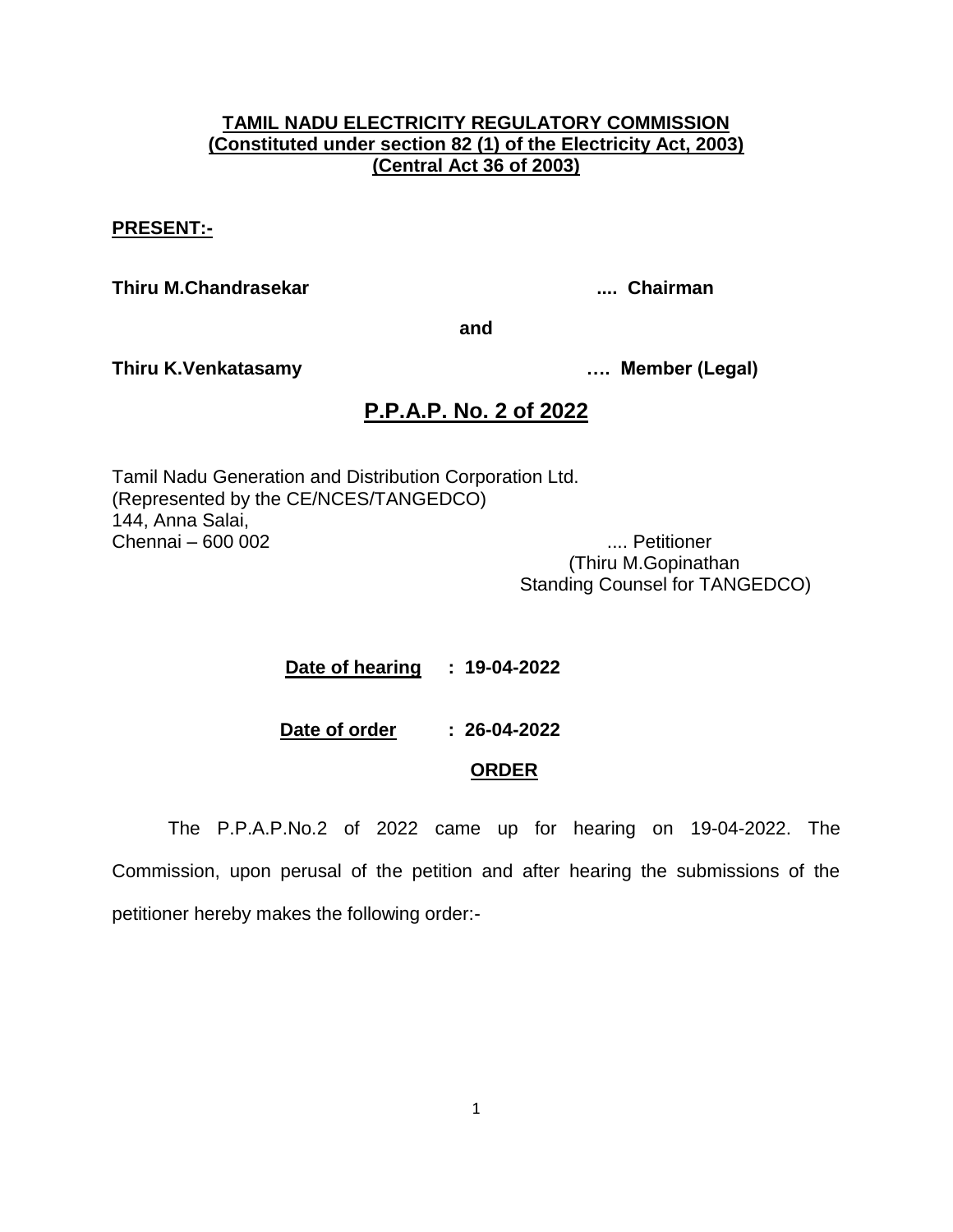#### **ORDER**

# **1. Prayer of the Petitioner in P.P.A.P.No.2 of 2022:-**

The prayer of the Petitioner in P.P.A.P. No. 2 of 2022 is to-

(a) To approve for adopting the tariff of Rs.2.99 per unit offered by the following 2 bidders who are farmers, arrived through reverse bidding process (e-tender) in respect of their proposed solar power plants of combined capacity of 3 MW against solar tender specification CE/NCES/OT.No.1/2020-21 under Component "A" of PM-KUSUM scheme.

| SI.            | Name of the Bidder   | Capacity | Rate     | <b>Connectivity SS</b> |
|----------------|----------------------|----------|----------|------------------------|
| No.            |                      | in MW    | per unit |                        |
|                |                      |          | in Rs.   |                        |
|                | Mr.T.Palani,         |          | Rs.2.99  | 33/11<br>Pudupadi      |
|                | Ladavaram, Arcot     |          |          | SS of Vellore EDC      |
| $\overline{2}$ | Mr.K.Sathyabal,      |          | Rs.2.99  | 110/11<br>kV           |
|                | Pallapatty, Dindigul |          |          | - SS<br>V.Kurumpatti   |
|                | East Taluk           |          |          | of Dindigul EDC        |

- (b) issue Letter of Award to the above two bidders in anticipation of approval with the technical and commercial clauses as approved by the Commission in the order dated 28.12.2021 for M.P.No.19 of 2021.
- (c) deduct line loss as discussed in para 17 and pay for the net generation after accounting the transmission loss.
- (d) approve the draft PPA enclosed as Annexure with the corrections incorporated as per the directions of the Commission.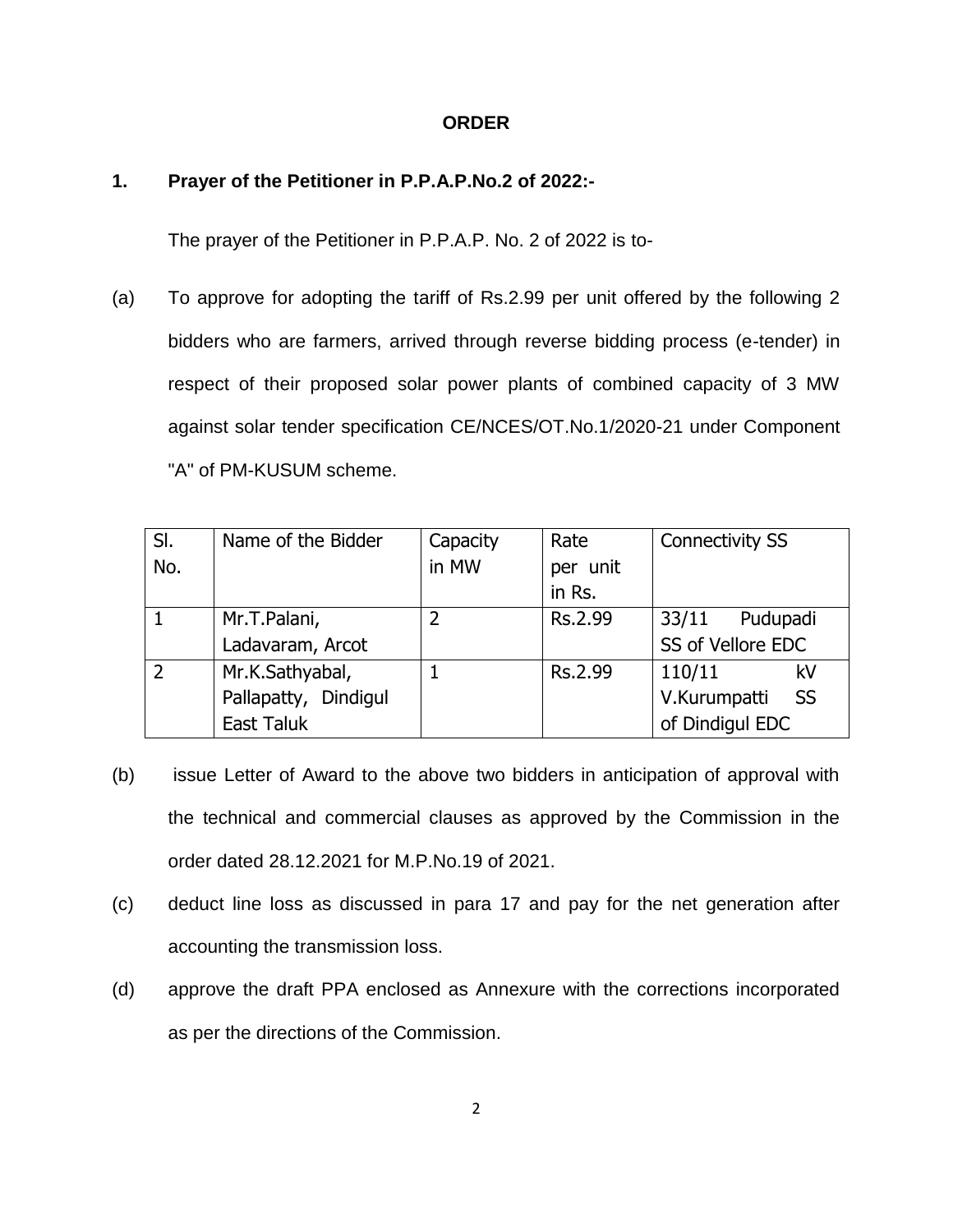#### **2. Facts of the case:-**

 This petition has been filed for seeking approval to adopt the tariff of Rs.2.99 per unit offered by 2 bidders in respect of the proposed solar power plants of combined capacity of 3 MW, arrived through tender floated against CE/NCES/OT No.1/20-21 floated for procurement of 500 MW of solar power under Component – A of Pradhan Mantri Kisan Urja Surasksha Evam Utthaan Mahabhiyaan (PM-KUSUM) Scheme.

### **3. Contentions of the petitioner:-**

3.1. This petition is being filed seeking approval for adoption of tariff of Rs.2.99 per unit offered by the 2 (two) successful bidders of the solar e-tender obtained through reverse bidding process in respect solar tender specification CE/NCES/OT.No.1/2020- 21 floated for procurement of 500 MW of solar power from individual farmers / group of farmers / cooperatives / Panchayats / Farmer producer organizations (FPO) / Water user associations (WUA) / Developers on behalf of the farmers by establishing solar power plants in Tamil Nadu of capacity 1 MW and upto 2 MW under Pradhan Mantri Kisan Urja Suraksha evam Utthaan Mahabhiyaan (PM-KUSUM) Scheme Component - A for an agreement period of 25 years.

3.2. A petition in M.P.No.9 of 2021 was filed before the Commission with the following prayer: -

(i) To approve the proposal to purchase solar power from solar power plants of 1 MW to 2 MW upto a capacity of 500 MW from individual famers/ cooperatives/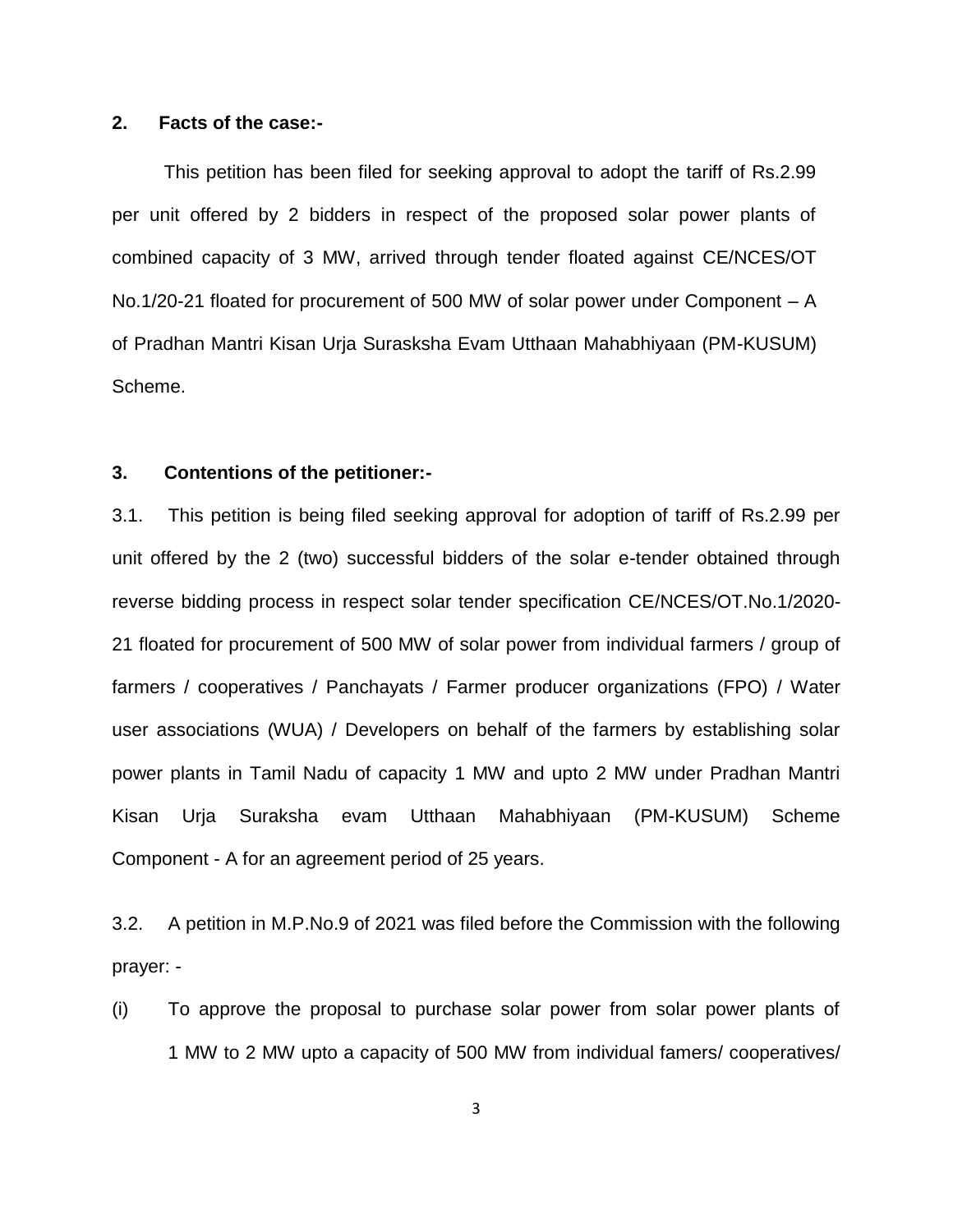Panchayats/ Farmer Producer Organisations (FPO) /Water User Associations (WUA) /developers for establishing solar power plants under PM KUSUM scheme Component -A considering upper ceiling limit of Rs3.00 per unit with the tender specification as discussed in para 9 and 10 of the petition.

- (ii) To approve the draft tender specification and draft Power Purchase Agreement
- (iii) To approve the deviations as discussed in para 12 of the petition and fix line loss to be deducted.
- (iv) To approve and ratify the action of having floated the tender by TANGEDCO in Tamil and English dailies on 21.1.2021 with tender specification No.CE/NCES/OT No.01/2020-21 in view of urgency and

3.3. The Commission has issued final orders for the above M.P.No.9 of 2021 on 28.12.2021 wherein the Commission has approved and ratified the action of having floated the tender on 21.1.2021 and the ceiling tariff of Rs.3.00 adopted in the tender has also been approved.

3.4. The tender was floated for the procurement of 500 MW of solar power under Component -A of PM-KUSUM scheme for establishing solar power plants in Tamil Nadu under reverse bidding.

3.5. The Techno-commercial bid was opened on 19.02.2021. Three offers were received against the above tender from the following:

- 1. M/s Ellapuram Block Paddy Producer Company Limited.
- 2. Mr. T. Palani, No.3/61, Mettu Street,Ladavaram, Arcot 632503
- 3. Mr. K.Sathyabal, Pallapatty, Ramarajapuram,Thimmanaliur Post, Dindigul East Taluk.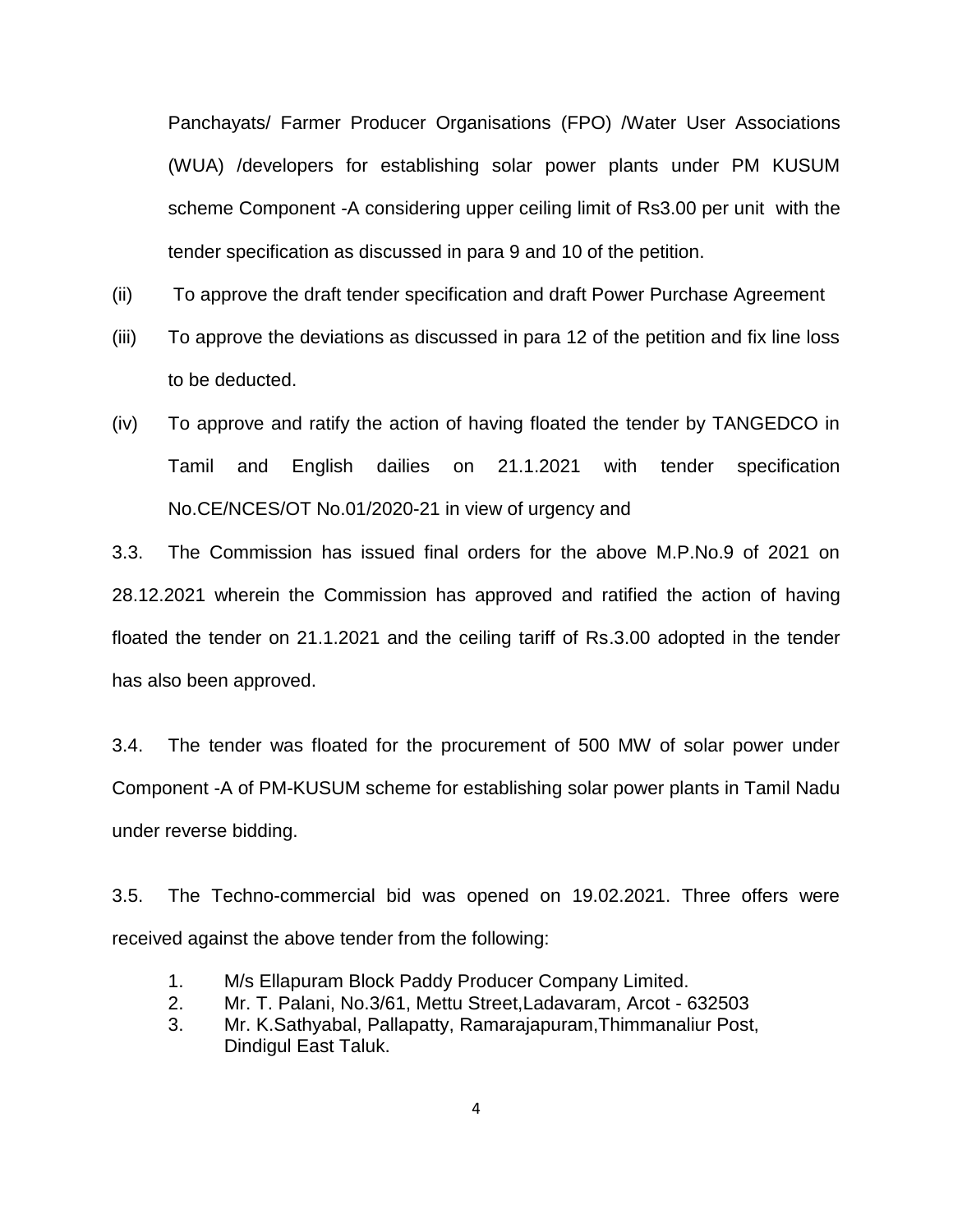The land documents furnished by the bidders were sent to field NCES wing

and distribution wing to furnish the field feasibility report.

Based on the evaluation, TANGEDCO in its 353<sup>rd</sup> BLTC meeting held on

18.06.2021 has approved the following:

- (i) to open the bids of Mr. K.Sathyabal, Pallapatty, Dindigul East Taluk (1 MW) and Mr.T.Palani, Ladavaram, Arcot. (2 MW )
- ii) to reject the bid of Mis Ellapuram Block Paddy Producer Company Limited, as they have not furnished the land documents.

3.6. Further the price bids of the following 2 bidders were opened on 23.07.2021, as they have satisfied all the terms and conditions of tender specification. Both the bidders have quoted Rs.2.99 per unit for supply of solar power to TANGEDCO.

| SI.           | Name of the Bidder                                           | Capacity in | Rate per    |
|---------------|--------------------------------------------------------------|-------------|-------------|
| No.           |                                                              | <b>MW</b>   | unit in Rs. |
|               | Palani,<br>Mr.T.<br>Ladavarnam, Arcot                        |             | Rs.2.99     |
| $\mathcal{P}$ | Mr.K.Sathyabal,<br>Pallapatty, Dindigul<br><b>East Taluk</b> |             | Rs.2.99     |

3.7. Both the bidders were called for negotiation on 11.8.2021 for reducing the rate quoted by them. Thiru T.Palani in his letter dated 11.8.2021 have not agreed for any reduction in the rate stating they have quoted a low marginal rate of Rs.2.99 per unit and there is no scope to reduce the rate. Thiru K.Sathyabal in his letter dated 9.8.2021 have stated that due to increase in module prices globally they are not in a position to reduce the quoted rate of Rs.2.99 per unit.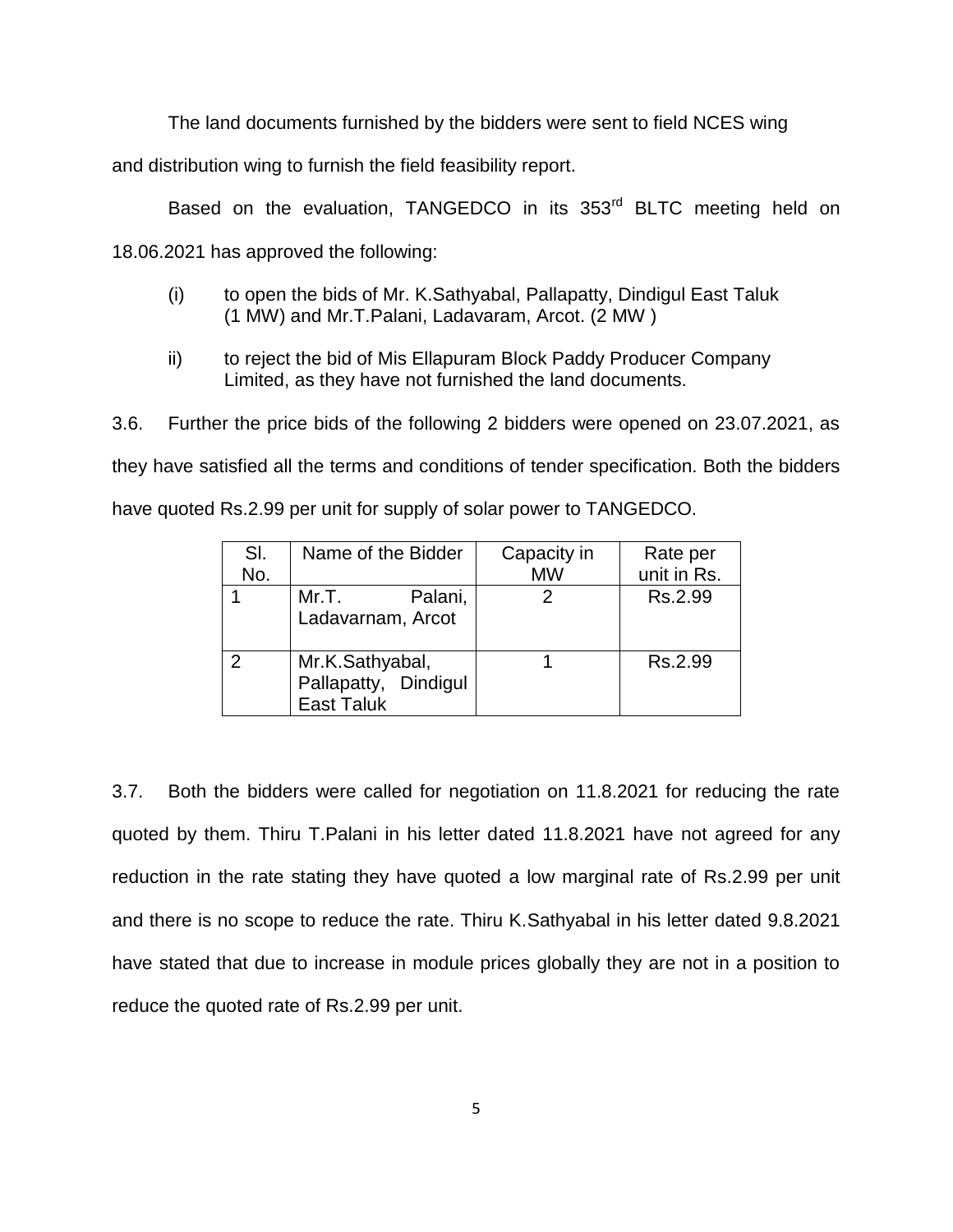3.8. While seeking approval of proposal of issue of LOA and subsequent signing of PPA with the above two eligible bidders, the BLTC of TANGEDCO directed "to re negotiate the price so as to match the discovered price of Rs.2.61/unit. The BLTC further directed to compare the price with SECl price on equivalent terms basis duly including the transmission charges etc to ensure price reasonableness".

3.9. Based on the directions of the BLTC of TANGEDCO, both the bidders were called for Renegotiation meeting on 15.12.2021 and the bidders were requested to reduce the price of Rs.2.99/unit quoted by them. While Thiru T.Palani, Ladavaram, Arcot attended the meeting and informed that it is not possible to reduce the rates further Thiru K.sathyabal, Pallapatty, in his letter dated 14.12.21 informed that they are also not able to reduce rates further. Further Thiru T.Palani in his letter dated 25.12.2021 has stated that this is a special scheme offered by the GOl for poor land owners and they would not be in a position to avail accelerated depreciation of 40% for the capital investment in the first year. Further both the successful bidders have stated that the GOl has increased duty charges for solar panels and solar equipments form 5% to 12% which contributed to 70% of total investment.

3.10. With regard to the reasonableness of the rate the following are submitted:

(i). TANGEDCO has signed PPA on 16.9.2021 for purchase of 1000 MW of solar power @ the rate of Rs. 2.54 per unit and trade margin of Rs. 0.07 per unit. The landed cost for this power at the point of supply i.e. to farmer is as follows:

| Cost of solar power for utility scale projects | :Rs.2.54 |
|------------------------------------------------|----------|
| Transmission losses @ 4%                       | :Rs.0.10 |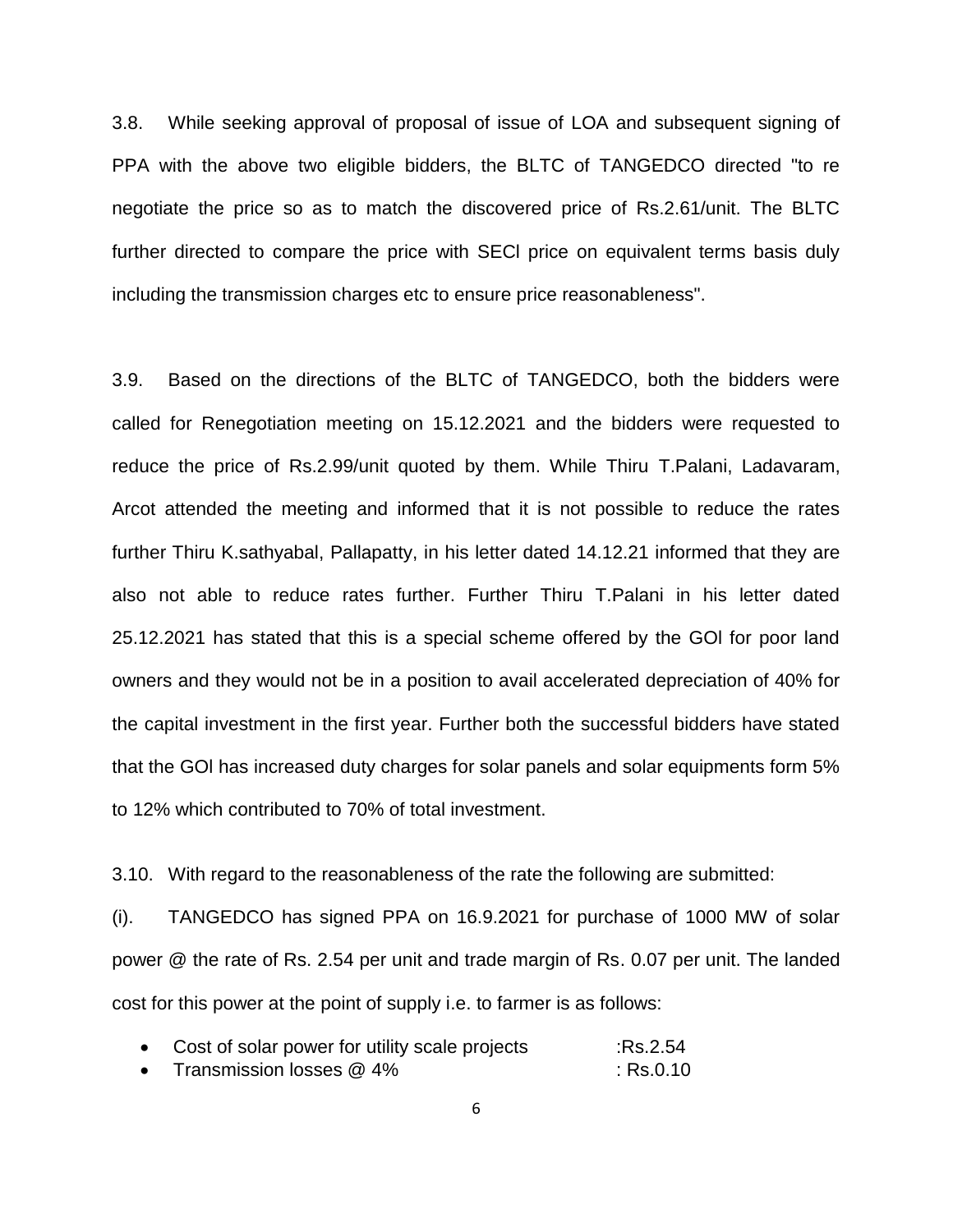| • Cost at state periphery                   | : Rs.2.64            |
|---------------------------------------------|----------------------|
| * Distribution losses @13.5%                | $:$ Rs.0.41          |
| * Cost of solar power supply at agriculture | : Rs.3.05 per unit   |
| field after distribution losses             |                      |
| • Rate with trade margin                    | $:$ Rs.3.12 per unit |

(ii) As per a report published by Prayas (Energy group) dt April 2021, the Govt. of Maharashtra has implemented around 1826 MW of PM KUSUM-Component A scheme and the tariff ranges between Rs.2.93/kwh to Rs.3.30/kwh, with the weighted average being Rs.3.11 / kwh.

Further as per the report published in https://mercomindia.com/bids-invited-solarkusum-maharashtra/, Maharashtra has invited bids for 445 MW of Solar projects under KUSUM (Component A) program with a ceiling tariff of Rs.3.10 per unit and the last date for bid submission is March  $17<sup>th</sup>$  2022.

(ii) During the review meeting conducted by MNRE with all states regarding progress of implementation of KUSUM Component-A, MNRE has stated that the following are the rates adopted by various states under KUSUM, Component -A for purchase of solar power:

| SI.            | Name of the State       | Rate     | <b>Remarks</b>                         |
|----------------|-------------------------|----------|----------------------------------------|
| No.            |                         | per unit |                                        |
|                |                         | (inRs.)  |                                        |
| 1              | <b>Uttar Pradesh</b>    | 3.10     | 106<br>MW<br>Already                   |
|                |                         |          | commissioned                           |
| 2              | Kerala                  | 3.50     | <b>State</b><br>by<br>Rate<br>approved |
| 3              | Maharashtra             | 3.10     | Commission                             |
| $\overline{4}$ | Odisha                  | 3.08     |                                        |
| 5              | Rajasthan               | 3.14     | Already 16 MW commissioned             |
| 6              | Jharkhand               | 3.09     | <b>State</b><br>Rate<br>approved<br>by |
| $\overline{7}$ | Delhi                   | 4.41     | Commission                             |
| 8              | Haryana                 | 3.11     |                                        |
| 9              | <b>Himachal Pradesh</b> | 3.38     |                                        |
| 10             | Telengana               | 3.13     |                                        |
| 11             | Triupura                | 3.31     |                                        |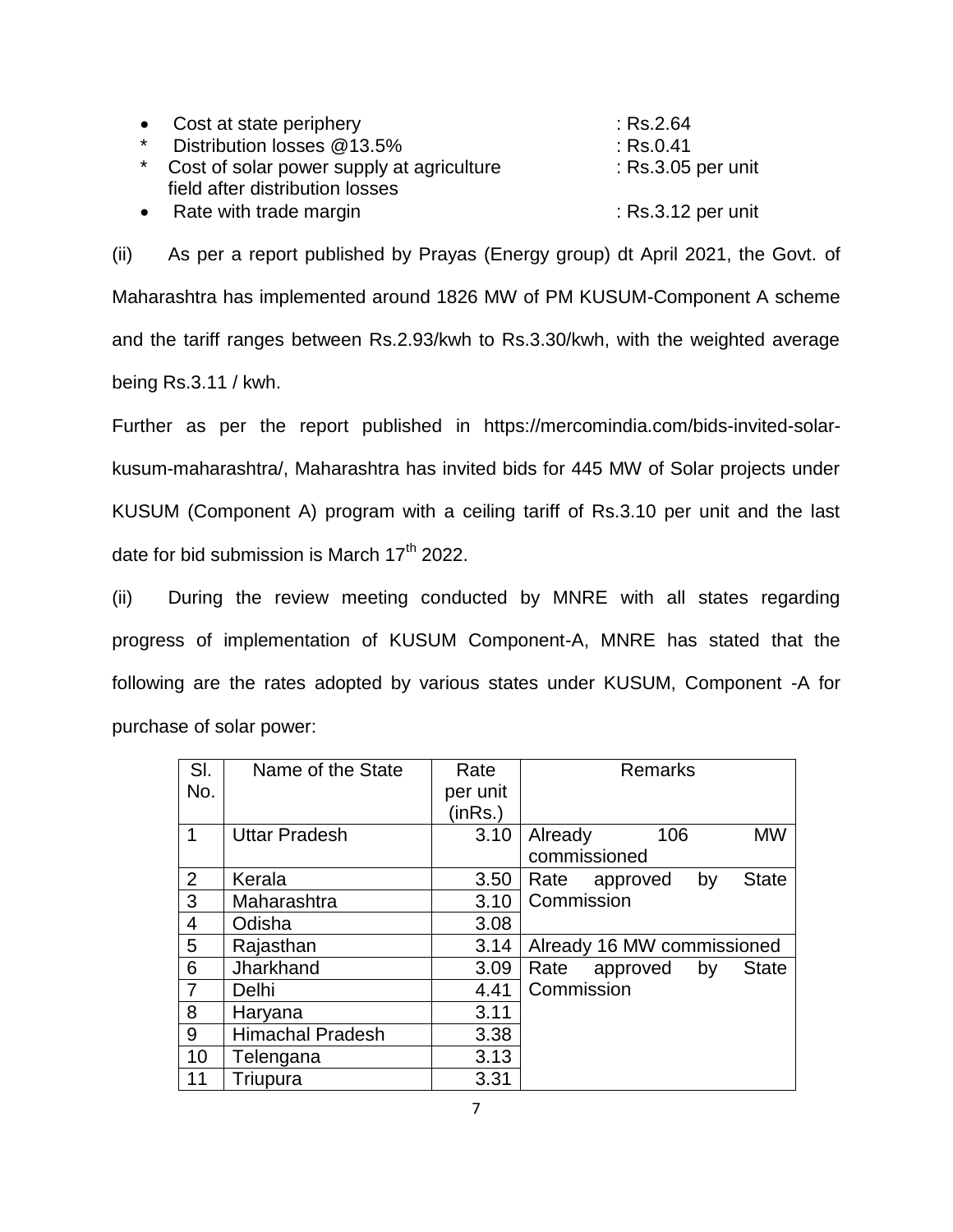From the above, it is seen that the rate of Rs.2.99 per unit quoted by the two farmers is found to be lower than rates in most of the States.

3.11. As per the MNRE guidelines dated 22.07.2019 "DISCOM would be eligible to get PBI @ Rs.0.40 per unit purchased or Rs. 6.6 lakh per MW of capacity installed whichever is less/ for a period of five years from the COD.

Hence the tariff rate narrows down to Rs.2.59 (Rs.2.99-Rs.0.40= Rs.2.59) for the first five years from the COD which results in substantial savings to TANGEDCO.

3.12. MNRE in its order dated 13-01-2021 has allocated 75 MW for implementation of KUSUM-Component A scheme in the State of Tamil Nadu and this sanction is valid for a period of 24 months from the date of issue. Hence for availing the subsidy benefit, LOA has to be issued and subsequently PPA has to executed with the above two bidders, on submission of performance guarantees.

3.13. The BOARD of TANGEDCO in its  $106<sup>th</sup>$  meeting held on 19.03.2022 has accorded approval for the proposal placed seeking approval for issuance of LOA and subsequent signing of PPA with the two successful bidders for purchase of solar power totaling 3 MW @ Rs.2.99 per unit for a period of 25 years.

3.14. The Commission has accorded approval for procurement of 500 MW of solar power from individual farmers/ group of farmers / cooperatives / Panchayats /Farmer producer organizations (FPO) / Water user associations (WUA) /Developers on behalf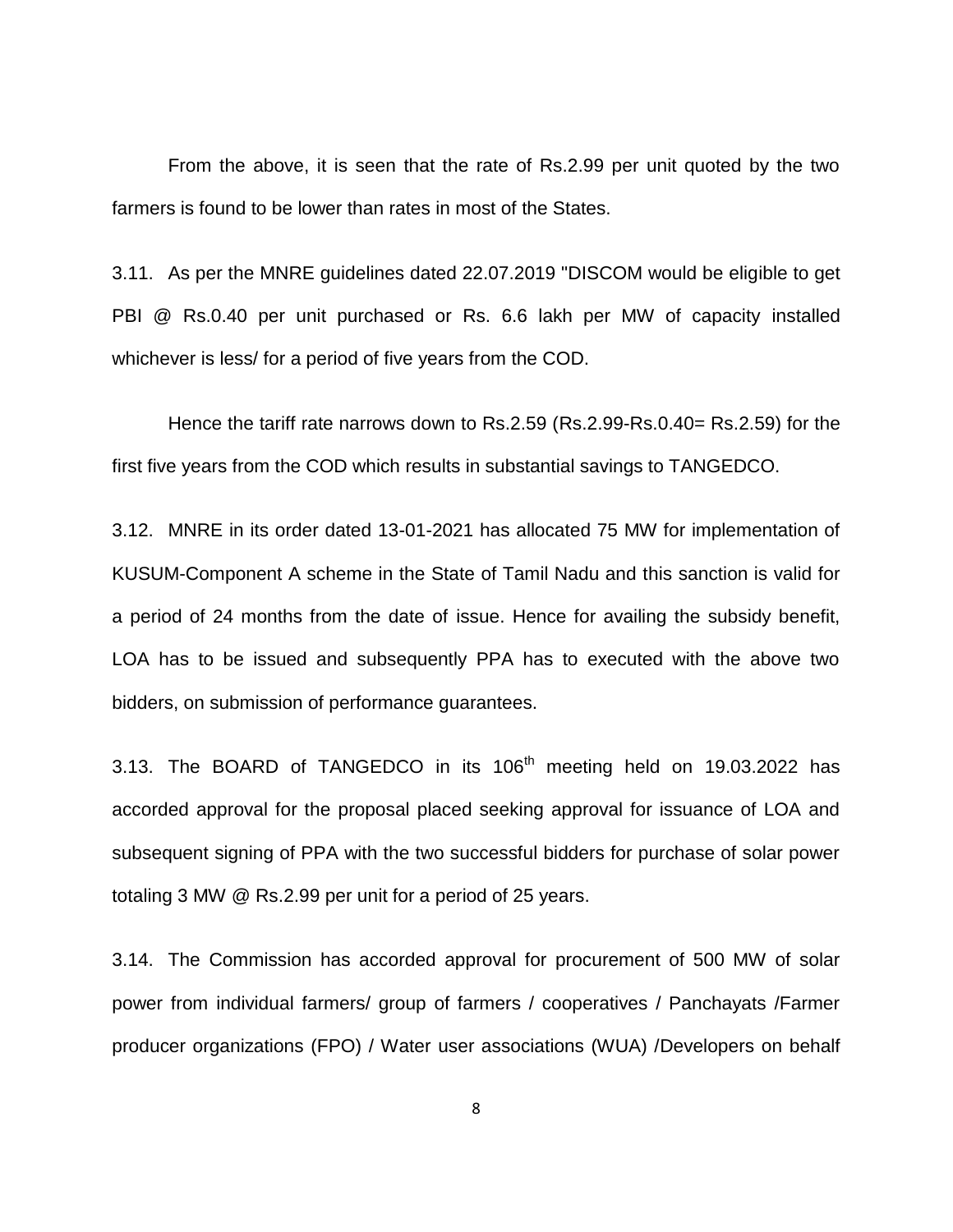of the farmers by establishing solar power plants in Tamil Nadu of capacity 1 MW and upto 2 MW under Pradhan Mantri Kisan Urja Suraksha evam Utthaan Mahabhiyaan (PM-KUSUM) Scheme Component - A for an agreement period of 25 years, through its order dt 28.12.2021 for M.P.No.9 of 2021.

3.15. The Commission in its order dated 28.2.2021 has issued the following directions to TANGEDCO:-

.......... "a. The proposal of the petitioner to purchase solar power from solar power plants of capacity 1 MW to 2 MW capacity under PM-KUSUM scheme Component A by bidding with a ceiling tariff of Rs.3 per unit, the bid specification subject to the deviations approved herein is approved. The petitioner's action of having floated the tender under specification No.CE/NCES/OT No.1/2020-21 is approved and ratified. TANGEDCO is directed to make all necessary corrections in the draft PPA and submit the PPA while filing the petition for tariff approval on completion of the bidding process furnishing complete details of the bidding process. TANGEDCO shall obtain the procurement based incentive for the approved quantum from MNRE.

b. Since interconnection to existing 11 KV/22KV/33KV lines has been permitted to invite more bids, the same is approved. Payment may be made for the net generation after accounting for the line losses.

c. MNRE has notified Component A scheme for renewable energy power plants of capacities from 500 kw to 2 MW. TANGEDCO in the bid specification has called for capacities ranging from 1 MW to 2 MW. The Commission approves this deviation as better tariffs could be obtained due to economies of scale.

d. The other deviations of (i) payment of late payment surcharge at 15 instead of the specified 1.5% in the MNRE guidelines and (ii) waiver of the LC mechanism of payment security and timelines for payment of monthly bills are approved considering the financial condition of the petitioner.

3.16. Based on the approval accorded by the Commission in its order dt 28.12.2021,

as the rate quoted by the two bidders is reasonable it is prayed that the Commission

may please approve for adopting the tariff of Rs.2.99 per unit offered by the two bidders,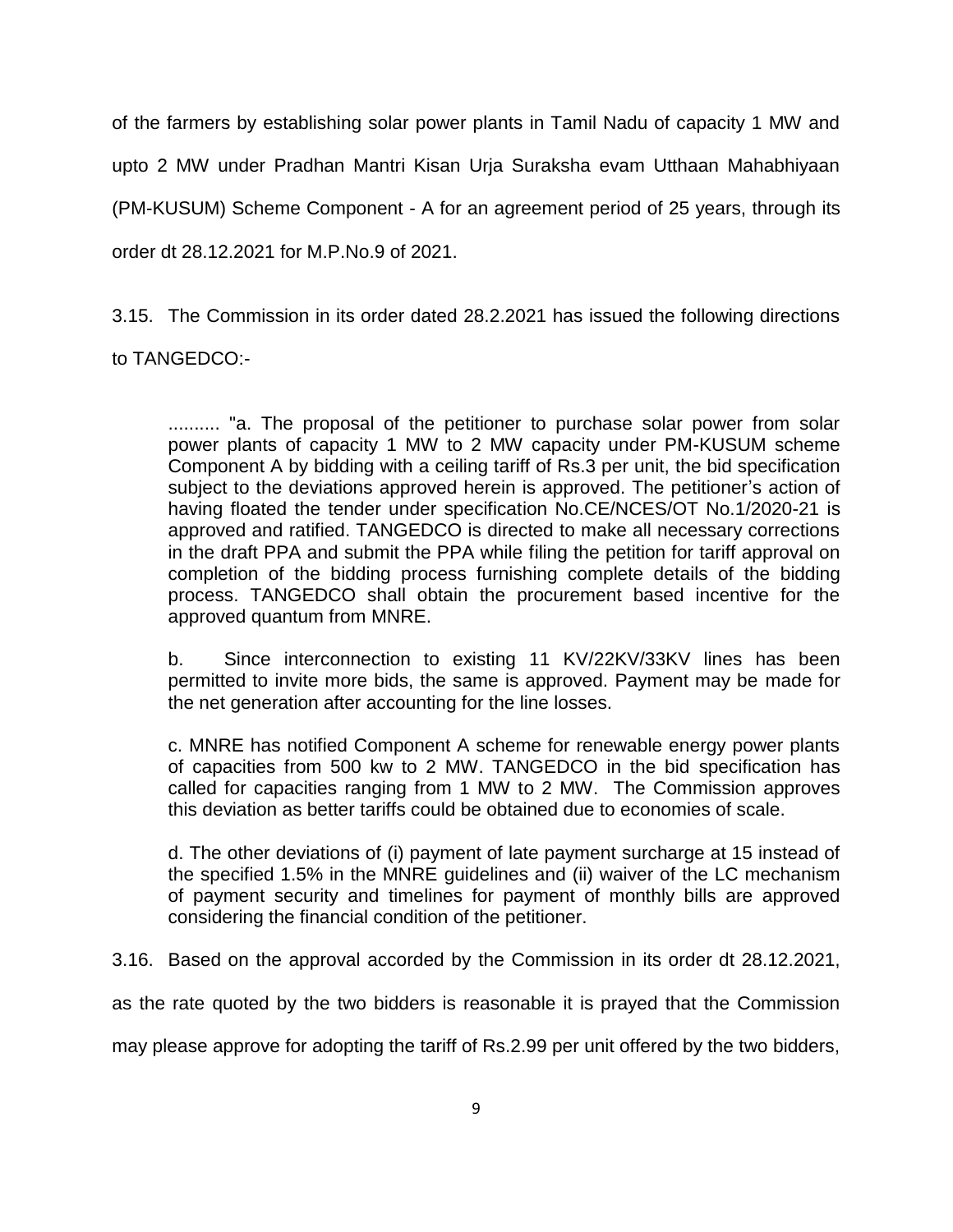arrived through reverse bidding process (e-tender) in respect of their proposed solar power plants of combined capacity of 3 MW to be commissioned under Component A of PM-KUSUM scheme against solar tender specification CE/NCES/OT.No.1/2020-21.

| SI.<br>No. | Name of the Bidder                                           | Capacity<br>in MW | Rate<br>per unit | <b>Connectivity SS</b>                                    |
|------------|--------------------------------------------------------------|-------------------|------------------|-----------------------------------------------------------|
|            |                                                              |                   | in Rs.           |                                                           |
|            | Mr.T.Palani,<br>Ladavarnam, Arcot                            | $\mathcal{P}$     | Rs.2.99          | 33/11 Pudupadi<br><b>SS of Vellore</b><br><b>EDC</b>      |
| 2          | Mr.K.Sathyabal,<br>Pallapatty, Dindigul<br><b>East Taluk</b> |                   | Rs.2.99          | 110/11 Kv<br>V.Kurumpatti<br>SS of Dindigul<br><b>EDC</b> |

3.17. This tender has been floated based on the guidelines issued by MNRE for implementation of PM-KUSUM guideline dt 22.07.2019, where there was no specific instruction that it is mandatory to use indigenously manufactured solar panels with indigenous solar cells and modules. However MNRE in its Memorandum No.283/54/2018-Grid Solar -part (2) dt 13.1.2022 has clarified that "Projects under Government schemes & Programmes' includes project set up under Component "A" of PM-KUSUM scheme. Hence while issue of LOA the bidders shall be requested to mandatorily use indigenously manufactured solar panels with indigenous solar cells and modules.

3.18. The petition filed before the Commission TANGEDCO had requested to approve for interconnecting the proposed solar power plants in the existing 11kV/22kV/33kV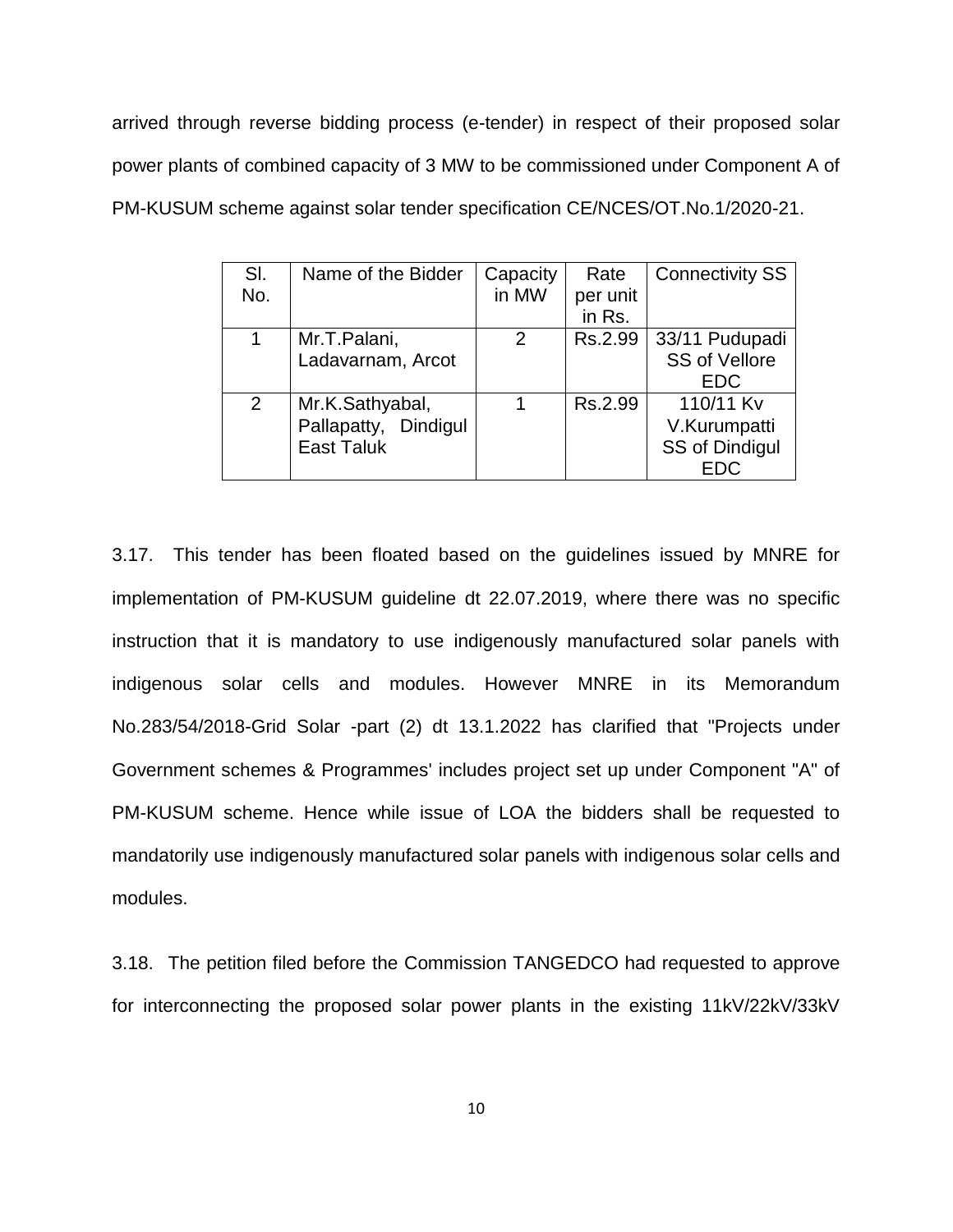lines. The Commission in its order dated: 28.12.2021 for M.P.No.09 of 2021 under clause 5.6.1, has directed that

*....... "the losses upto the point of interconnection to existing 11kV/22kV/33kV may be determined based on the line losses notified in the Commission's tariff order. Since the interconnection is to the existing 11 kV/22kV/33kV lines has been permitted to invite more bids the same is approved. Payment may be made for the net generation after accounting for the line losses" ..............*

In this regard it is to be stated that, both the bidders Mr.T.Palani, Ladavaram, Arcot and Mr. K.Sathyabal, Pallapatty, Dindigul East Taluk, on field inspection report have stated that they have proposed to interconnect their solar power plants in the existing 11kV lines. Hence it is proposed to levy transmission loss which is at present as per the Commission's order dated 11.8.2017, is 3.91%. Payment shall be made for the net generation as specified below.

Net Generation = Gross generation - (Gross generation\*0.391)

.

3.19. As the sanction accorded by MNRE through its order dated 13.1.2021 is valid only for next 24 months, and as the projects have to be commissioned within the expiry of sanction, it is requested that Letter of Acceptance shall be issued , with clauses as per the specification approved by the Commission to the following eligible bidders in anticipation of approval of the Commission: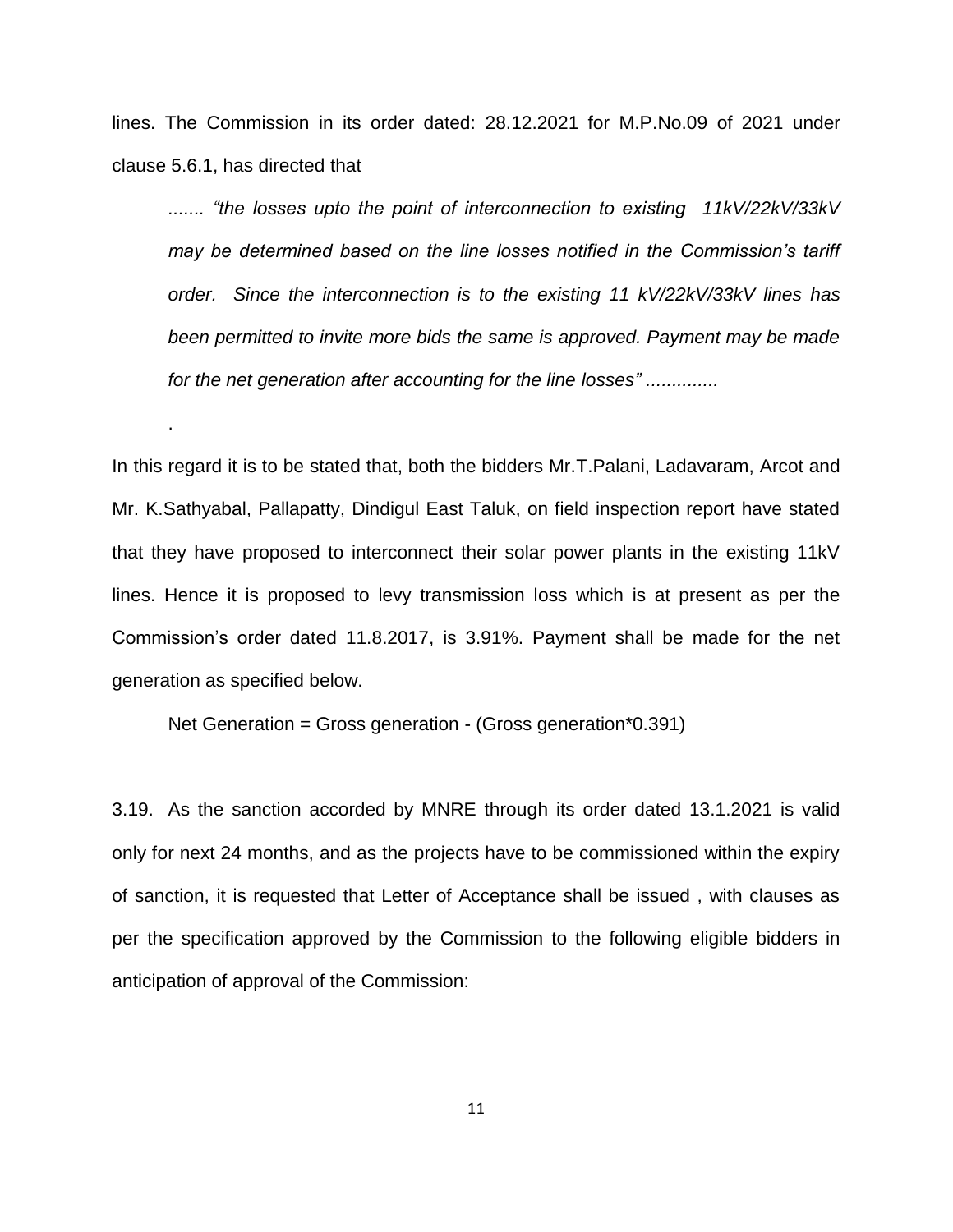| SI. | Name of the Bidder                                           | Capacity in | Rate per    |
|-----|--------------------------------------------------------------|-------------|-------------|
| No. |                                                              | <b>MW</b>   | unit in Rs. |
|     | Mr.T.<br>Palani,<br>Ladavarnam, Arcot                        |             | Rs.2.99     |
|     | Mr.K.Sathyabal,<br>Pallapatty, Dindigul<br><b>East Taluk</b> |             | Rs.2.99     |

The main clauses to be adopted in the specification are:

- (i) Price: Firm price of Rs.2.99 per unit for 25 years from the date of COD.
- (ii) Performance guarantee: Rs.500000 per MW to be furnished within 30 days from the date of issue of LOA.
- (iii) Execution of PPA: Within two months from the date of issue of LOA.
- (iv) Commissioning period: 12 months from the date of issue of LOA.

For delay upto two months, the PBG shall be encashed on per day basis and for any further delay, the PPA capacity shall stand reduced / amended to the project capacity commissioned at the end of  $14<sup>th</sup>$  month.

(v) CUF: A minimum CUF of 15 % is required on annual basis and for the first year of operation, it shall be on pro-rate basis. However no penalty to be imposed for non -maintenance of CUF.

(vi) Deduction of loss: As per the TNERC Regulations in force.

3.20. The Commission in its order dated 28.12.2021 for M.P No.19/2021 has pointed out certain corrections in the draft PPA submitted and has directed to make all necessary corrections in the draft PPA and submit the PPA while filing the petition for tariff approval on completion of the bidding process furnishing complete details of the bidding process.

3.21. As directed by the Commission, the revised draft PPA is submitted herewith after incorporating the following corrections: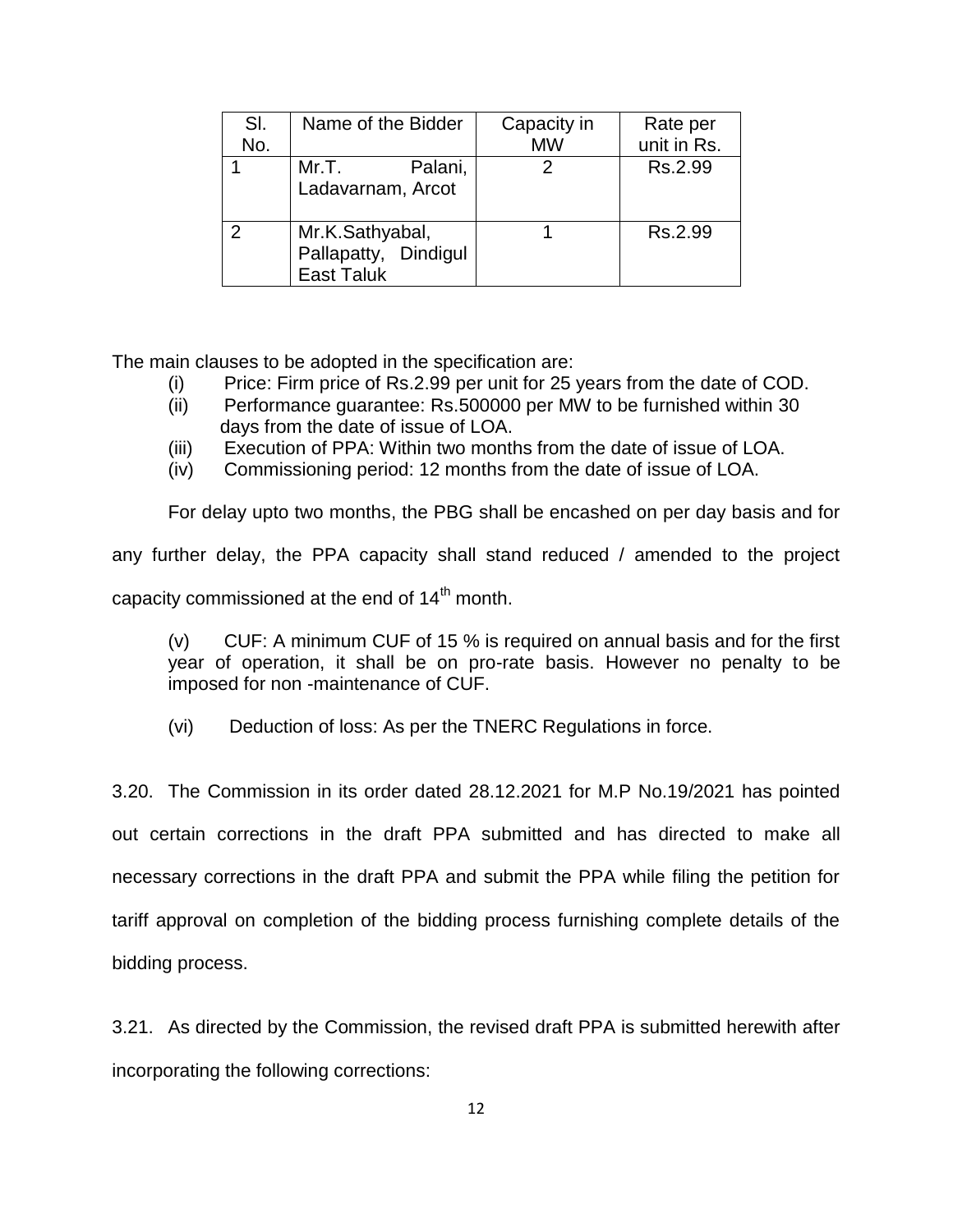- (i) The article Nos. has been correlated.
- (ii) The words and numbers entered have been corrected.
- (iii) The article 4.3.1 has been duly corrected for accounting the purchase of energy in the first year.
- (iv) In article 6.4, the word "Commission's orders" has been included.
- (v) In article 12.4.4 the percent denoted for adjusted equity has been corrected as 150%.
- 3.21. The Commission in its order dated 28.12.2021 has issued the following directions

# to TANGEDCO:

.......... "5. 7 The proposal of the petitioner to purchase solar power from solar power plants of capacity 1 MW to 2 MW capacity under PM KUSUM scheme Component A by bidding with a ceiling tariff of Rs.3 per unit, the bid specification subject to the deviations approved herein is approved. The petitioner's action of having floated the tender under specification number CE/NCES/OT.No.01/ 2020- 20 is approved and ratified. TANGEDCO is directed to make all necessary corrections in the draft PPA and submit the PPA while filing the petition for tariff approval on completion of the bidding process furnishing complete details of the bidding process. TANGEDCO shall obtain the procurement based incentive for the approved quantum from MNRE". .................

- 3.22. In view of the above, it is prayed that the Commission may to-
- (a) approve for adopting the tariff of Rs.2.99 per unit offered by the following 2 bidders who are farmers , arrived through reverse bidding process (e-tender) in respect of their proposed solar power plants of combined capacity of 3 MW against solar tender specification CE/NCES/OT.No.1/2020-21 under Component

| SI.            | Name of the bidder          | Capacity | Rate per    | <b>Sub Station</b> |
|----------------|-----------------------------|----------|-------------|--------------------|
| No.            |                             | in MW    | unit in Rs. | Connectivity       |
| 1              | Mr.T Palani, Ladavaram,     | 2        | 2.99        | 33/11 kV           |
|                | Arcot                       |          |             | Pudupadi SS of     |
|                |                             |          |             | <b>Vellore EDC</b> |
| $\overline{2}$ | Mr.K.Sathyabal, Pallapatty, |          | 2.99        | 110/11 kV          |
|                | <b>Dindigul East Taluk</b>  |          |             | V.Kurumpatti       |
|                |                             |          |             | SS of Dindigul     |
|                |                             |          |             | <b>EDC</b>         |

"A" of PM-KUSUM scheme.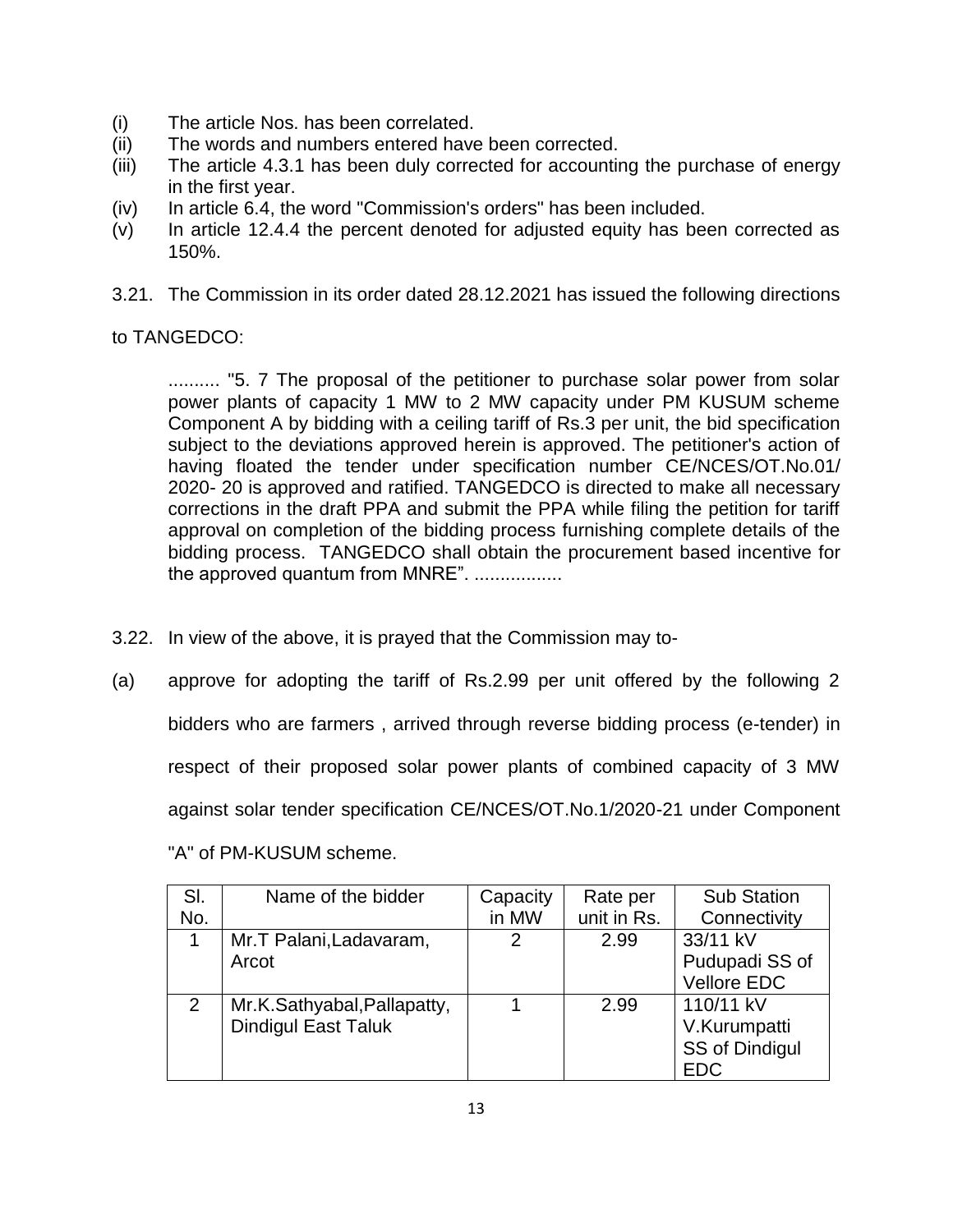- (b) issue Letter of Award to the above two bidders in anticipation of approval with the technical and commercial clauses as approved by the Commission in the order dated 28.12.2021 for M.P.No.19 of 2021.
- (c) deduct line loss as discussed in para 17 and pay for the net generation after accounting the transmission loss.
- d) approve the draft PPA with the corrections incorporated as per the directions of the Commission.

### **4. Findings of the Commission:-**

**4.1** The prayer of the petitioner is to adopt the tariff of Rs.2.99 per unit arrived through reverse bidding process for a combined capacity of 3 MW offered by two bidders against the solar tender specification CE/NCES/OT.No.1/2020-21 under Component 'A' of PM-KUSUM scheme, to issue the letter of award with technical and commercial clauses approved in M.P No.9 of 2021, to deduct line losses and pay for net generation and approve the draft PPA.

**4.2** Commission has already approved and ratified the action of the petitioner in floating the bid on 21.1.2021 vide tender specification CE/NCES/OT.No.01/2020-21 to procure power from decentralised solar power plants of capacities from 1 MW to 2 MW under component 'A' of PM-KUSUM scheme, generally in line with MNRE's guidelines, with a ceiling tariff of Rs.3 per unit in the petition filed in M.P No.9 of 2021. While according approval, certain corrections to be made in the PPA were indicated and the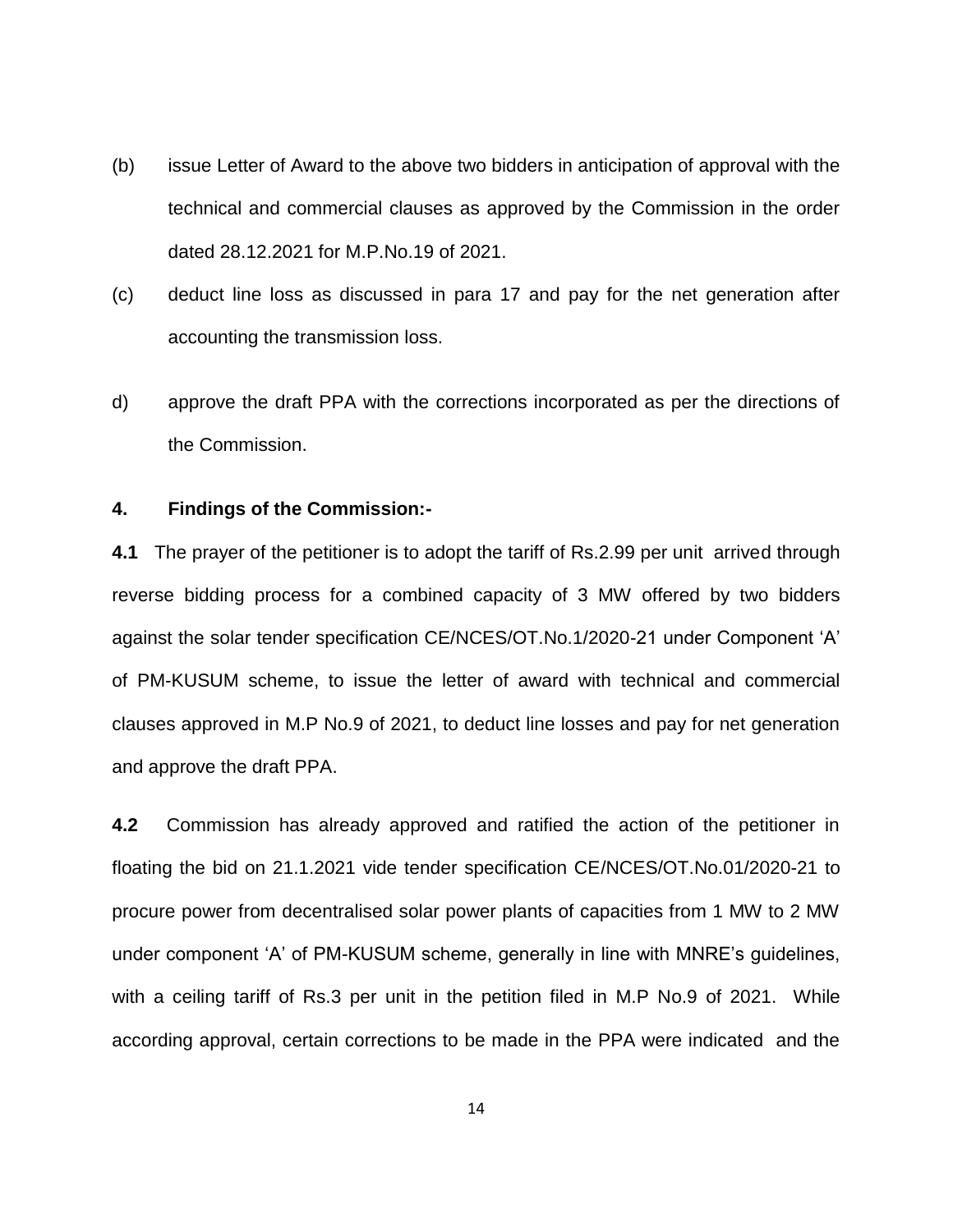petitioner was directed to furnish complete details of the bidding process on conclusion of the bidding.

**4.3** TANGEDCO after making the corrections in the PPA has sought approval to adopt the tariff of Rs.2.99 per unit offered by the following two bidders who are farmers under

| SI. | Name of the bidder          | Capacity | Rate per    | <b>Sub Station</b> |
|-----|-----------------------------|----------|-------------|--------------------|
| No. |                             | in MW    | unit in Rs. | Connectivity       |
| 1   | Mr.T Palani, Ladavaram,     | 2        | 2.99        | 33/11 kV           |
|     | Arcot                       |          |             | Pudupadi SS of     |
|     |                             |          |             | <b>Vellore EDC</b> |
| 2   | Mr.K.Sathyabal, Pallapatty, |          | 2.99        | 110/11 kV          |
|     | <b>Dindigul East Taluk</b>  |          |             | V.Kurumpatti       |
|     |                             |          |             | SS of Dindigul     |
|     |                             |          |             | <b>EDC</b>         |

Component 'A' of PM- KUSUM scheme:

**4.4** The petitioner has provided the reasonableness of per unit cost by comparing the purchase price of solar power through the PPA signed on 16.9.2021 and the rates adopted under PM-KUSUM scheme in many other States which are above Rs.3 per unit. The petitioner has further sought approval to make payment to the above selected bidders for net generation i.e gross generation –(gross generation \*0.391[losses]) .

**4.5** In view of the reasonableness of the prices and considering that the Distribution licensee, TANGEDCO is eligible to obtain the procurement based incentive at Rs.0.40 per unit or Rs.6.6 lakhs per MW capacity installed, whichever is less, on timely execution of the PPA, Commission approves adoption of the tariff of Rs.2.99 per unit under section 63 of the Electricity Act 2003, and for issue of letter of award to the two bidders indicated above and subsequent execution of PPA for a period of 25 years. In